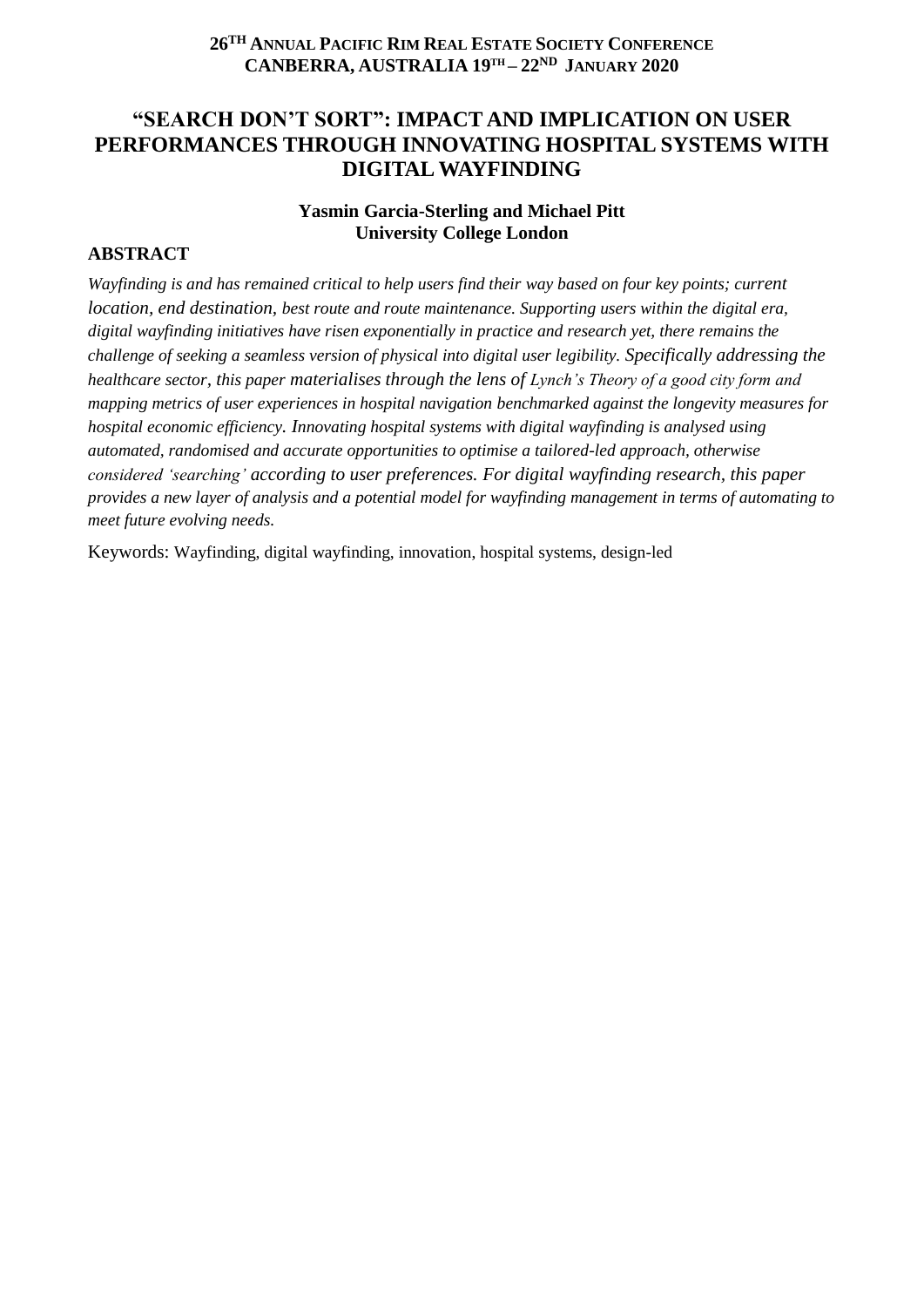## **INTRODUCTION**

The digital wayfinding (DW) agenda reflects a modern application to designing a wayfinding system in the shape that, Kevin Lynch (1960) *The Image of the City* had coined wayfinding to be. Central to accompanying the increasing demands of personalising user needs to orientate and navigate routes the pertinence to understanding human experience with space remains (Patel *et al*., 2006). However, there appears a gap between the way users navigate outside, altered by DW, to indoors where spatial planning continues topdown (Pissourios, 2014). Specifically addressing hospitals, the formation of space is challenged by meeting users expectations and in turn, user performance is affected and economically detriment.

 Although the latter of DW characteristics is contended and has come as a challenge for users to split users visual senses between static and digital to navigate (Massiceli et al., 2018). This disputes user ability for cognitive mapping and recognition of the physical environment. Comparatively, DW also emerged as an offering to meet differentiated styles of learning spatial perceptions and knowledge required to meet user legibility (Wang and Shen, 2012). The controversial role of DW triggers a cultivating curiosity in understanding how to innovate a symbiosis of physical and digital navigable systems from a user's needs of wayfinding. By examining an elucidation of factors that have a current impact to user performance, would make as critical findings for hospitals as researchers fuel this symbiosis between physical and digital information as, inevitable (Jeffrey, 2017).

 Contemporary challenges faced by hospital systems with spatial orientation has had many ramifications from other fields and appears that the operational principles remain the same. It became apparent that an aspired symbiosis, Mollerup (2009) confirms it is not to add to the scarcity of information which can also cause disorientation in hospitals. As information overload is another taxonomy problem, limited research has explored whether there is a structural problem in the system as a way to embrace DW. Understanding ways to optimise a symbiosis within planning is revised through Lynch's Theory of a good city form (1960). While most research professionals, propose several innovative DW solutions (Apelt *et al.,* 2007), it is when benchmarked between user performance with economic efficiency; merely innovating hospital systems with DW appears not enough.

 In this paper, it opens with a brief overview of DW's development and its critical arguments for and against its growth across the 15 years. Tracing the legacy of Lynch into a digital era, planning requires engaging with the principles of DW and the impact it has on innovating hospital systems. A bottom-up planning method of 'searching' user preferences is proposed, implicating a diversified design DW can offer to user performance and counteract predicting travel behaviour. Finally, this paper concludes with some final remarks and area for future research.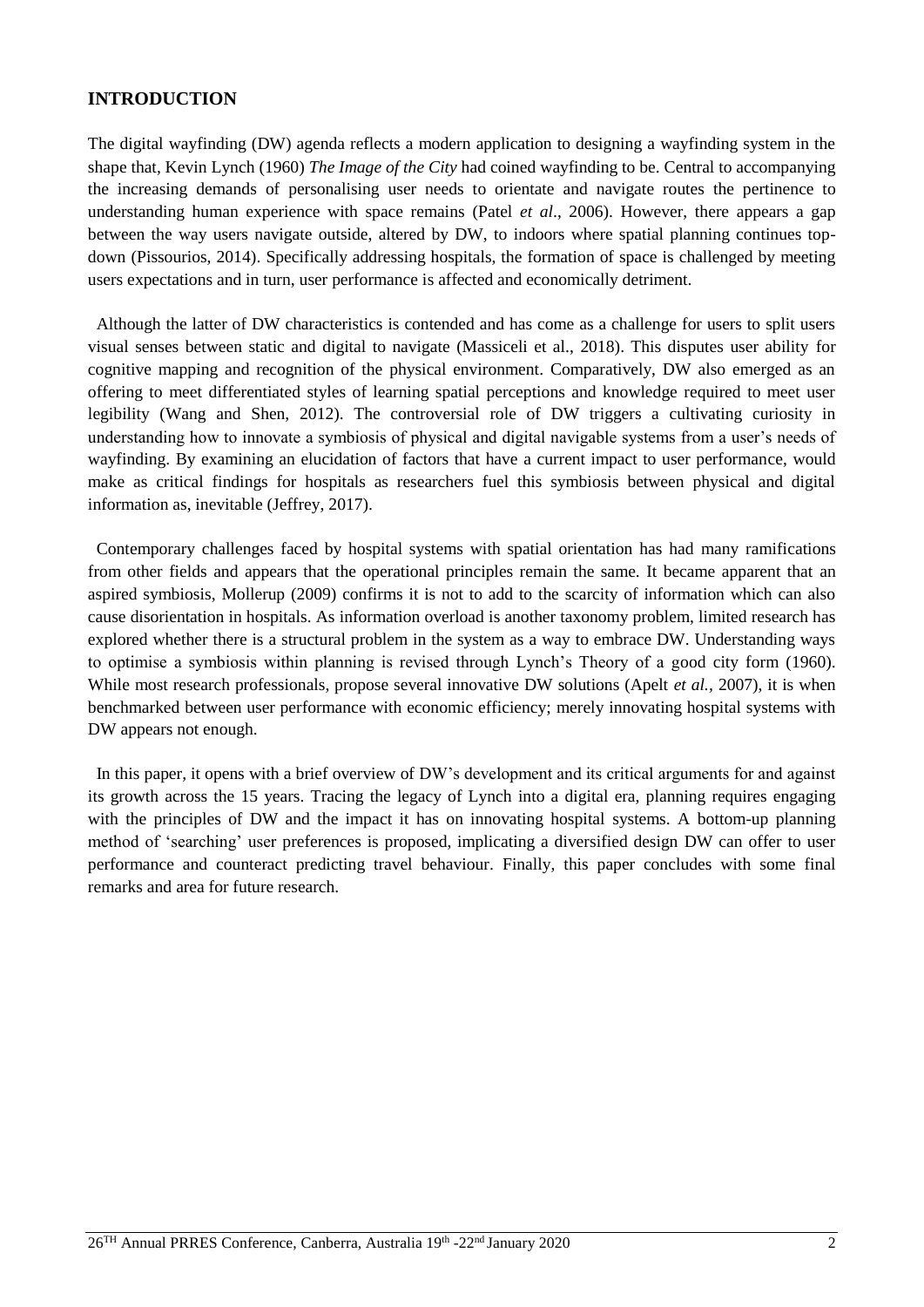## **PRINCIPLES OF WAYFINDING**

Kevin Lynch (1960) seminal work on how users navigate from place to place coined the term wayfinding referring to the techniques used to find unknown or mislabeled routes and ongoing maintenance. Formerly defined as "a consistent use and organisation of definite sensory cues from the environment" (Lynch, 1960). The revolution for signage is followed in the 1970s, founded Society for Environmental Graphic Design, where designers shifted from artistic architectural vision towards integrating function in physical space for user orientation (SEGD, 2014). Since, wayfinding referred as information systems its definition advanced to "strategically connect individuals to a physical place, constituted by a sign system and designed as a network" (Shamsuddin *et al.,* 2018), *figure 1.* Both, Weisman (1981) and later, Garvey (2007) verify, wayfinding is a principle for legible recognition. Although hospital movement inefficiency largely defied in the literature (Campbell and Scott, 2014). A setting under user points of "stress, anxiety and uncertainty" instantaneously requires connecting diverse needs (Short et al., 2017) and their progressive development to reflect changing patterns of use.

*Figure 1:* Principle of Wayfinding from Lynch (1960) and Shamsuddin *et al*., (2018).



 In the last 15 years, digital wayfinding (DW) has grown exponentially, heightening a user sociotechnological push (Churchill and Ubois, 2008). DW defined as a channel that maximises the freedom a user has, capturing information from analytics, to automate personalised route navigation and maintenance (Symons, 2016). This impacted driven connectivity and solidating the gap between "the environment and to the observer", ultimately, adding higher value to the asset and lessened change from disorientation (Gibson, 1986; Nagar, 2006). Although, Sielker (2019) states that data has been used significantly less for planning and design than other fields. With 25% of software having become location-aware (Smith, 2017) areas that have primarily benefited include; retailers using app technology to text users when they are near to businesses known as, geofencing. Also, social networking purging calls and mapping their location using digital information to communicate known as, geolocation (William *et al.,* 2017). It appears since users want to integrate their experiences, the location-based services from DW solutions opportunities with; navigation information, personalised locators and instant communication (Michael, 2011).

 Rather than using the contemporary universal system, DW can tailor the experience (Calori *et al.,* 2015). It appears digitally adapting is pre-conditioned a smart choice to support buildings digitalise (Cabinet Office, 2011) and thus, information can personalise experiences through user data input made available, such as habits and movements (Perkins, 2008). DW also demonstrates largely impacted by outdoor route navigation including, Google Map and City Mapper that offers directions of cartographic information leveraged from increasing data, consequently disrupting economies (ibid). Although an interactive relevance within indoor public areas, has yet been unveiled (Goodchild, 2007). One reason, SEGD (2014) identifies digital solutions broadly have been commercial, promotional and advertising led, since, the initial investment remains high. Decisively, their fee dependent system hinders digitalising 'information commons' to take root elsewhere (Sielker, 2019). Thus, converting a hospital's universal systems and optimise user experiences, its dependability requires also weighing its economic investment value.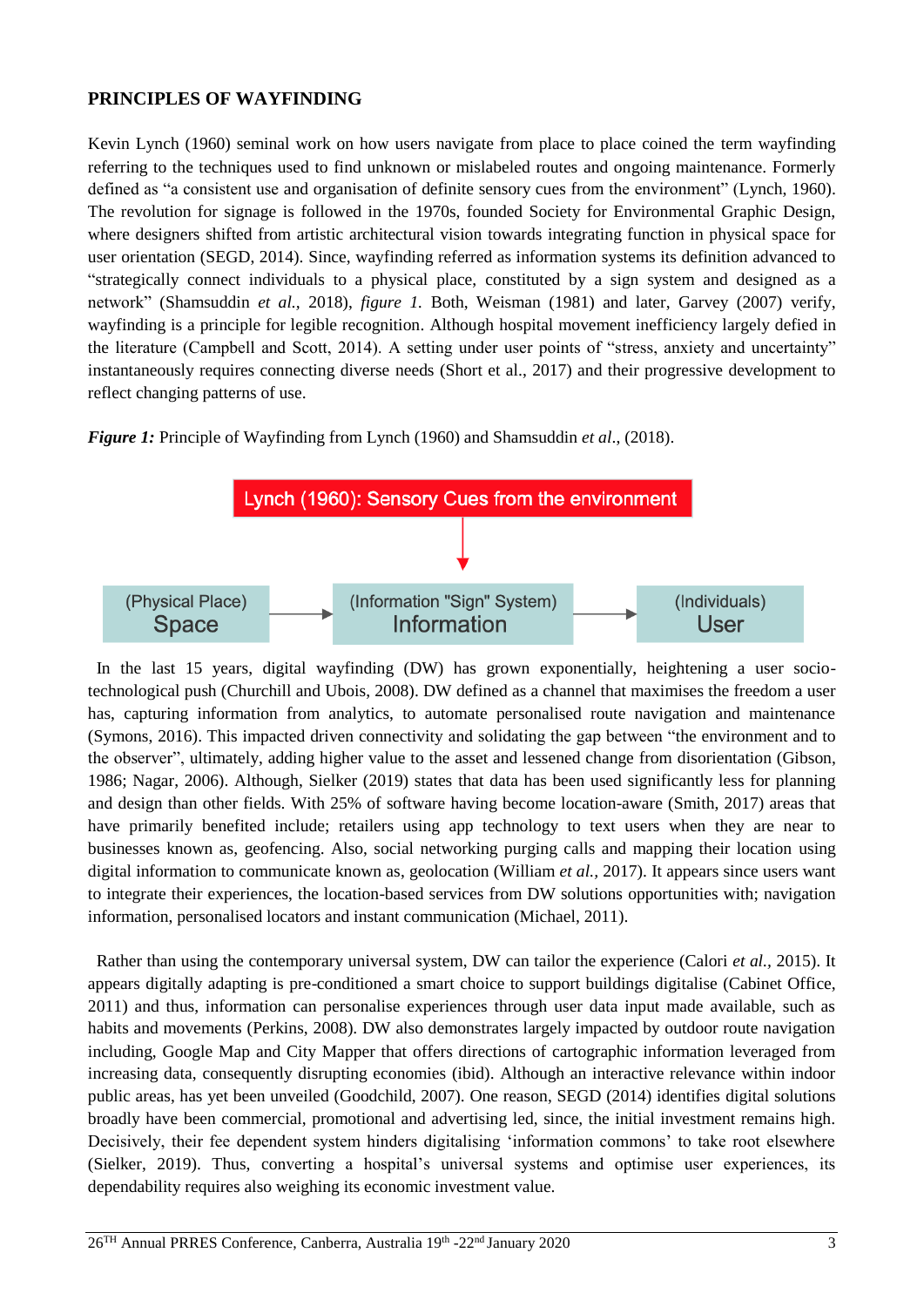## **DIGITAL WAYFINDING GROWTH**

The diversification in user experience demonstrates a significant shift in wayfinding expectations relative to narrow user biases. The prevalence for DW accuracy and speed encapsulated, are two fundamental mechanisms, Global Positioning System (GPS) with a Geographic Information System (GIS) compressed through algorithms, (Cornell *et al.,* 2008; Axon *et al.,* 2012). Firstly, GPS enables a collection of continuous location and time information for outdoor maps (Zheng *et al.,* 2009). An average of 54% of active users practice mobile online mapping and navigation services compared to paper maps (Goodchild, 2007). As tracking accuracy is to become replicated within Indoor GPS (GIPS), although there is no current standard system (Jung, 2016). GIPS requires installing node devices; Wi-Fi, Bluetooth beacons or dead-reckoning that localise with mobile sensors such as RFID or QT tags (Han and Lee, 2016). Ramirez and Dyrks (2010) contend that this use of this digital mapping aligned with a user wayfinding expectation in real-time, affording as critically crucial to user expectations.

 GIS seeks for key features allocated to personalise an area (Teixeira, 2016). It is revealing 'patterns, trends, associations' automating how users can search their destination (Shaw *et al.,* 2008). From 3 million registered 'Open-Space-Mapping' users have contributed to an estimated 5 billion GPS points where geotagged data vigorously increased from 2005 to 2016, using this concept of 'crowdsourcing' (Ma *et al.* 2015). While flexibility and agilities emphasised, 700,000 records every minute from devices is collected (Fox and Chang, 2015); therefore, it is no longer a necessity to predict user needs. It appears location-based services have become robust; for example, the gaming sector revolutionised with *Pokémon Go* and Pokestops submitted from where users go globally. Montero *et al.,* (2019) states Pokémon's geographic classification to an area 'adds depth', from immersing augmented reality, visual space overlaps real-world space. However, since increased specialisation in DW is controlled by how personal purpose affects a cognitive representation of place (Hartig *et al.,* 2003), controversies are surrounding the diminishing physical salience (Hartley and Burgess 2002; Park and Evans; 2017; Dalton et al., 2019). While, the accessibility of 'hidden logic' afforded from universal systems (Gibson, 2009) should decrease the demand for DW.

# **DIGITAL WAYFINDING CONTROVERSY**

There is a consensus in research that wayfinding cannot innovate its systems into DW since it effects user orientation 'relative to the distal environment' (Dalton *et al.,* 2019) or in other words, a user's spatial decision-making to navigating space. Several environmental phycologists (Park and Evans; 2017; Dalton et al., 2019) identify DW lacks meeting user legibility particularly, sensory cues from the environment and disconnects the physical, social communication found relevant to user wayfinding. Park and Evans (2017) reasons, a loss of 'physical sense of scale' removes the spatial cognitive process that enables users to recognise a location. According to Hartley and Burgess (2002), users who navigate 'head down' via smartphones are isolated from landmarks to create memorable images without privileging a location known as, allocentric. Hence, the *Legible Cities Movement (LCM)* started in the *1990s* developed the publicinformation boards holding local maps (Kelly, 2001). Created to support user 'mental maps' and subsequently have moved into an iconic global movement (Kelly and Kelly 2003; SEGD 2007) due to its benefits above.

 Although, proponents of DW state that this disregards the conditions to differentiated styles of learning spatial perceptions and knowledge required to meet user legibility (Wang and Shen, 2012). Firstly, Hirtle and Srinivas (2010) states current wayfinding's lack of engagement from end-users and their requirements, questions the arbitrary decision making behind the signs. For instance; estimated, 50 specialists per local city are part of each LCM project yet, 'legibility' defines as best chosen when both; users and professionals combine to input the characteristics of sorted signs (Malgieri and [Comandé,](javascript:;) 2017). Secondly, static means in physical wayfinding signs also have failed in meeting the built environment reforming conditions in 'real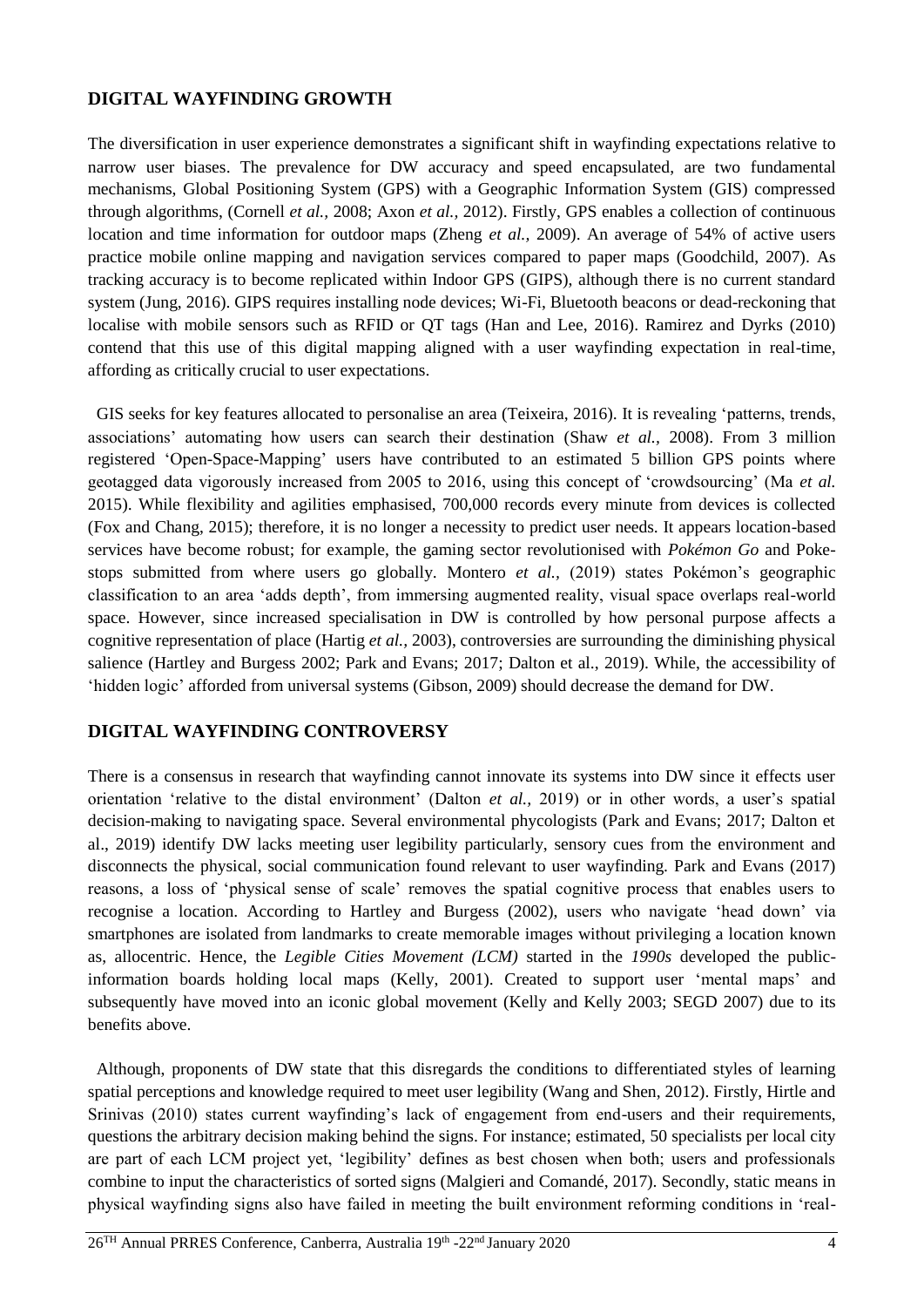time' (Cabinet, 2010). UK government 2011, coalition, estimates to reduce 20% in capital cost by the built environment growing digital exponentially (Blackwell, 2012). Therefore, strategising, according to the growing expectations by users, DW offers opportunities to align with user practical needs and needs relating to their identity.

 As DW initiatives have fuelled research (Apelt *et al.,* 2007), they are also lying uncertainties that DW "detaches the user from the environment" (Park and Evans; 2017). This questions whether automatic mapping directions would filter out a correct impression for users within hospitals and cannot guarantee legible location awareness, against conventional wayfinding systems adopted by Lynch (1960). Nevertheless, the growing debate played by DW in providing legible wayfinding, but its high informality, has contributed to advance research to look beyond DW characteristics (Symonds, 2017; Jeffery, 2017; Park and Evans, 2018). Jeffery (2017) argues a symbiosis between physical and digital information into transverse environments, as inevitable. Park and Evans (2018) directly critics the needs to research to delve into triangulating activity pattern between the space, user and digital influence with spatial cognition. They posit that in a world in which digital information is increasingly available there is a greater exploration that is needed to eliminate a continuing compromise made to the user experience; thus, detrimental equity loss.

 Linkages among contemporary wayfinding into DW remains undetermined and consequently, this paper follows with the impacts on, and implications of, user performance alongside increasing DW use in hospital systems.

## **LYNCH'S THEORY TO HOSPITAL SYSTEMS**

According to the Department of Health (2005) publication, hospital facilities were and are committed to aligning effective wayfinding; changing wayfinding with the NHS, created in 1991 and thus, replacing wayfinding standards from the 1984 edition. Today the NHS England matures health as a social movement – "help shift power to patients and citizens" (NHS, 2016) and patient-centric care forward view, 2020, although, to date, no new changes to wayfinding suggested. As a public necessity, NHS is in a current reformation seeking a holistic approach to patient needs (Moore, 2013). Primarily, since patient social issues such as stress, anxiety and apprehension beyond physical wellness, Cheng and White (2018) state it to affect the recurrence or length of a condition. Therefore before exploring ways of innovating hospital systems, it is necessary, to understand a hospitals systems responsibility of linking hospital users with space, using Lynch's (1960) Theory of a good city form. Short *et al*., (2019) identified analysing the hospital systems performance mechanisms in planning theory, will validate durable criteria, expressly, human values with space, to innovate from

 The framework contains 2 gaging cues of linking space to users (Lynch, 1960). The formal components: *identity* "to differentiate one space from another" and *structure* "the object that is placed in the space, in relation to the observer and to other objects" (ibid) both, referring to seek hospital systems physical elements and functional positioning. However, hospitals strict hygiene requirements imply near-identical corridors, lacking distinctiveness and minimum ornamentation. Instead, colours and specific signs are coordinated to inform users (Short et al., 2017) yet the terminological identifiers, lack user responsiveness. Aspiring for practical usability through a sorted network, the collective user objectives might differ from user preferences, as evolving needs might be difficult to individually monitor. Whereby meaning, Lynch (1960) states "is that which the place stands for or represents" based on user needs to hold systems accountable. This type of sensory cues appears relative to DW uses.

While the informal components although the literature are limited, Lynch (1960) claims "none of these... are absolute desiderata". These type of sensory requirements characterise DW as it uncovers individual spatial behaviour – combining socio-cultural and mobility (Alessandretti et al., 2018) affording to a user's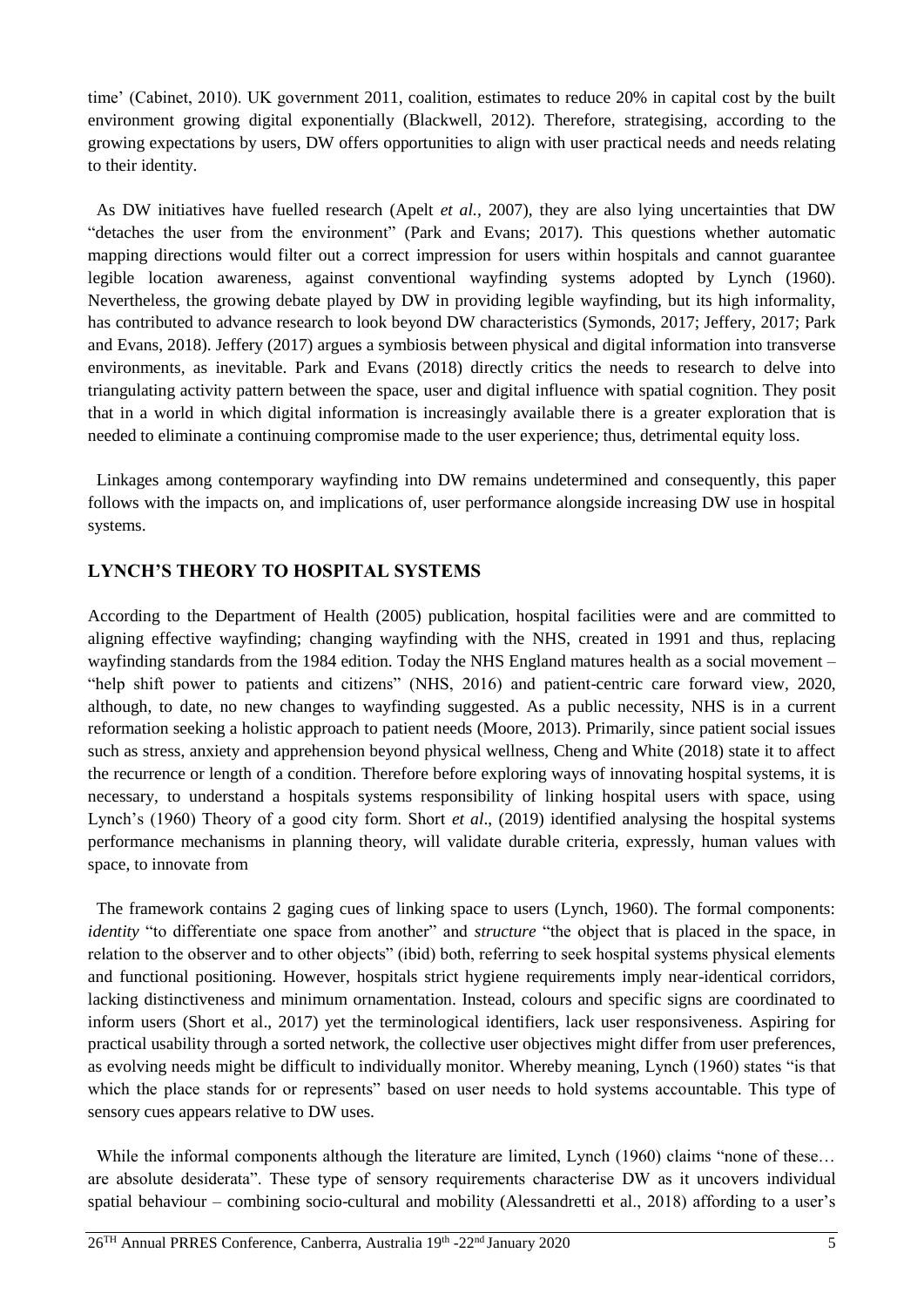frame of reference and desires. What is transparent and congruence relates to individual patterns that vary in 'attachment, warmth, relaxation and interest' (Lynch, 1960). To outline, the fatigue in hospital systems is listed as the top from users and inequity has lost £108 for every 6.9 million missed outpatient appointments in UK NHS, 2012/13 (NHS, 2014). Both demonstrate that those users own spatial experiences were not 'rooted' in the network. Bound to the user's observation, legibility is emphasised as the most important (Lynch, 1960). For example, hospital systems lack of congruence imply the users to not feel, at the time, freely open to awareness, thus cannot corroborate spatial cognition. Overall, it is clear for symbiosis in information all Lynch's cues must factor valuable to ensure optimal delivery of hospital space.

#### **INTEGRATING DW WITH HOSPITAL SYSTEMS**

As it stands, hospital systems link people with space by sorting from formal sensory cues. Using hospital 'hidden logic' according to Jeffery (2017) in 2.2 and signs are remaining as efforts positioned by other people (Dalton et al., 2019). Information and refinement begin with, "landmark knowledge, then route knowledge and finally survey/map knowledge" (Lingwood et al., 2015; Mondschein and Moga, 2019), mirroring Lynches cue's. Thus, healthcare logic is reliant on curating users 'cognitive maps' to make meaning. However, when cognitive difficulties amidst, it commonly derives from mental stresses including anxiety, typical to a hospital setting, thus cause symptoms of "attention, memory and reaction time" being affected (Cockshell and Mathias, 2010). These informal patterns have risen to equity loss from late or missed arrival to outpatient appointments or inpatient admissions; the strain on healthcare provider time to guide lost individuals (Martins and Vasconcelos de Melo, 2014); also junior doctors getting lost during urgent crash calls (Brown et al., 2015). Where a hospital mission seeks to bring power to its users, it shows this has not been possible with universal reasons.

 In recent years, demands for enhancing user need have been acknowledged. Conclusions from Cooper (2010) and McCullough (2009) state that 1,000 research studies recognised, improving a healthcare facility design can decrease medical errors, waste and financial losses. This has led to a high volume of advanced DW solutions to meet the demand (Smith, 2017), automating personalised location-based services (Tham *et al.*, 2013) and enriching spatial knowledge via multi-attribute systems (Hirtle and Srinivas, 2010). However, an information dilemma has risen, where signs expound from the choice of information "upon the embodied wayfinding experience" (Symonds, 2017). Mollerup (2008) found that hospitals remain to offer 'more signage' to tailor to users. At this point, the implication shows causing the quantity of information to be overwhelming (Copper and Smith, 2004). For example, personalised engagements including "touch-down menus that allow people to send the map to their smartphones" and "dynamic data such as 'doctor bio' added to kiosks" (Lorenzi, 2018). The layers of data are intimate; however, can also expound an information overload of options disorientating users (Kim *et al*., 2015) and reasonably identified as a filtered failure (Asay, 2009). It appears DW informs users with identity choices in route but not legible quality, *figure 2.*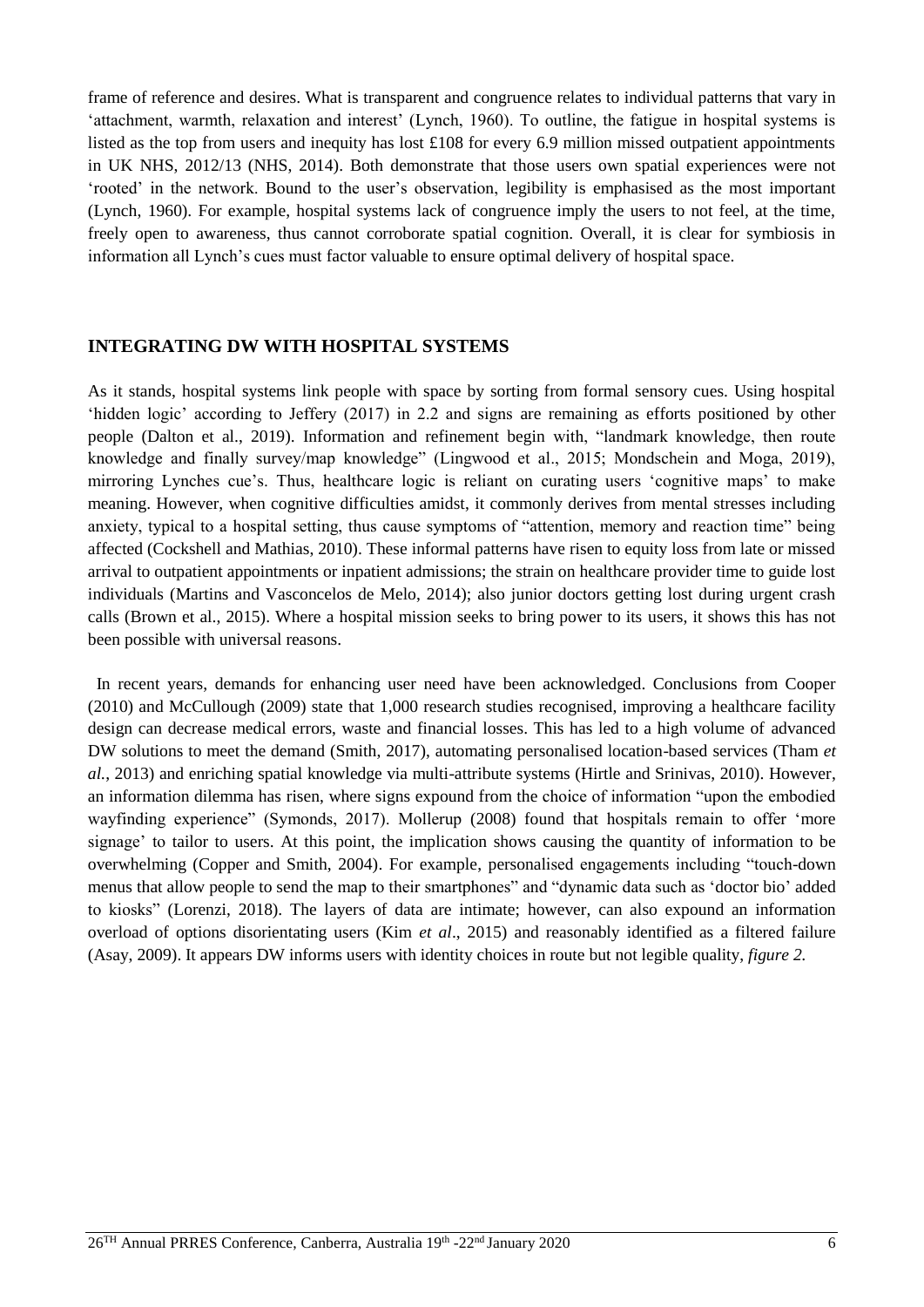*Figure 2:* Input remains salient from catagorised choices, however what is made available for users decreases the amount of option of output to what users can understand. Adapted by Lynch (1960).



 However so far, the rising of DW relates to information overload as another taxonomy problem and to now, finding a symbiosis to innovate hospital systems with DW has remained challenging. Joshua Titus, CEO of Gozio Health (2018) states the challenge of hospitals systems appears not technical, instead the "innovation is not embraced by hospital culture". Through the lens of *The Critical Theory of Technology* (Feenberg, 2005) it demonstrates technology has two points of view: how the technology is designed and how it is used (ibid). This engagement theory has provided a useful starting point to explore the use of DW and exploration of behaviours (Lorenzoni *et al.,* 2007; Whitmarsh and O'Neil, 2011). Interpreting the position of Feenberg (2005), technology from an economic standpoint must be coherently humanised in a social setting that it will be placed in. This approach shows hospitals sorting into formal cues remain to use static strategies with oneway communication, withdrawing an interactive experience required under complex and time-sensitive pressures. Delving into this theory, the concern is not the technology but instead, the system concerning user performance. Although limited research has explored whether there is this structural problem in the system affecting DW continuing.

## **INNOVATING HOSPITAL SYSTEMS WITH DW**

Attempts at finding a symbiosis to innovate hospital systems with DW have remained challenged. Although research from other disciplines specifically, Amazon and Disney it is evident a symbiosis between physical and digital to be possible. Amazon alongside other retailers (Macy's. Walmart and New Balance) use a 'chaotic storage model' (Reichardt 2011) used in warehouses via an automatic picking system that knows where and when to go. With asset tracking capabilities through an interactive map, each asset can be displayed on a map. Thus the robot is supported by an interactive floor (in this case RFID tags) to navigate to where it is (Batt and Gallino, 2017). In comparison to a hospital system, since the research phenomenon involves ways to improving the experience, the concept of 'chaotic storage' can be used with locations, user destinations can be displayed on an interactive map then, users navigate with an interactive floor.

 At Waltz Disney World Resort *'MagicBands'* provide a system that connects data to the guest and all the facilities tailored to what they require (Barnes, 2014). Including but not limited to; hotel keys, tickets, photo pass and payments. As part of the next generation experience, the RFID wristband is located at key entry park points and interacts within rides or queues the victors enter. Connected with the Waltz Disney experience GPS-enabled app combined, supports a symbiosis experience required (ibid). Borkowski *et al.,*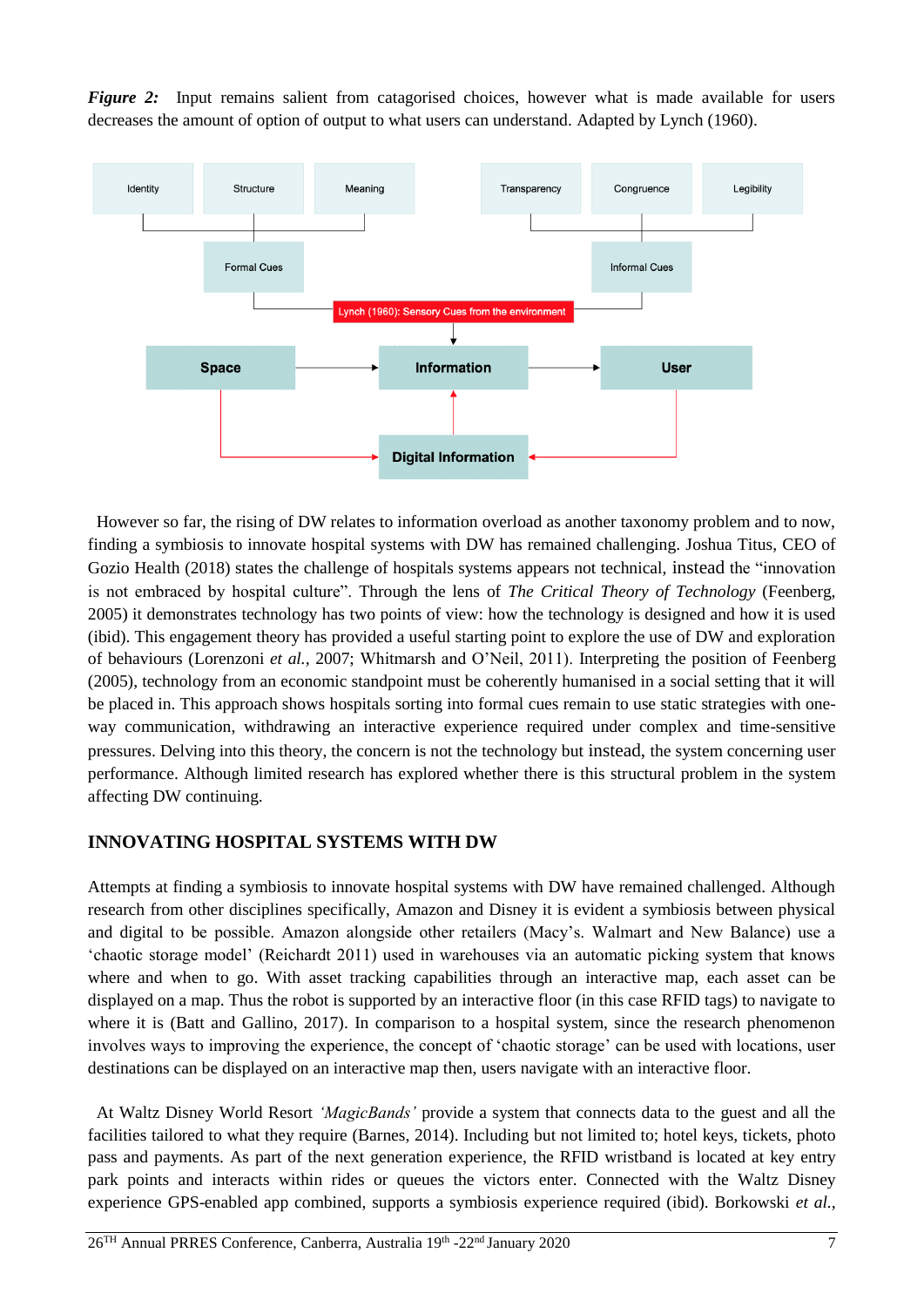(2016), identifies Disney's success to customise a personalised and memorable touch in the experience where using "IT to serve a customer-centric business model". Both examples demonstrate viewed from the user/robot position and using DW to **'***search***'** rather than be *'sorted'* into the physical sensory cues at their disposal. Thus, it has tackled journey planning to optimise the user experience to search for their needs prior.

 The captivation lies in the nexus between contemporary planning of wayfinding and the human control of effect by the system and dependencies on uses as users immerse with wayfinding in new environments. Both Amazon and Disney share two conclusions: they both identify, removal of predicting user information alongside a user to be 'wholly implicated in its milieu' (Gatens, 2004). Thrift (2010) observed something similar where objects 'involved in multiple overlapping negotiations with human beings and not just as a set of passive and inanimate properties. It may also include viewing Lynch's sensory cues from the informal cues to formal cues to play as a key role in effectively innovating with DW. As Seigworth and Gregg (2010) condone the effect is "in the capacities to act and be acted upon". However, the applicability of these findings for hospital systems faces a critical limitation; here, the issues reflect DW between hospital system user performance and space with DW posited by the composed method as mentioned above.

# **FRAMEWORK FOR DIGITAL WAYFINDING RESEARCH**

Till now, there have been an intellectual cross-currents of literature. Although disparate, presents a nuanced picture of how digital revolutions and spatial experience can help address a well-established humanistic need in planning. Challenged by the traditional methods to categories by sorting and refining information appropriate to cognitive mapping; opposes the personalised user expectations from the broader social objectives, within a complex, diverse city. These insights from Lynch's Theory (1960) extend to scholars analysing innovation using automated, randomised and accurate opportunities to optimise a tailored-led approach. However, how these processes can best optimise or rather innovate, a user performance plus experience and in what ways to structure the system for user efficiently, are open questions. The degree of user perception of control over the space must be cultivated with planners in a digital age, requires revising. It is proposed a critical analysis to consider the introduction of the *searching* factors to be examined for information and refinement.

 Using the Lynches Theory (1960) in a digital age, some assumptions can be made from the way it can materialise. This adapted wayfinding model compliments information to be taken from both digital and physical sensory cues. The symbiosis facilitates from social-cultural needs for user-centred behaviour, and engaging in active spatial learning contributes to its development. As theory identifies there is a people value aimed at personalisation over their environment and the lack of current preferences input may alienate and disconnect users from their surroundings. It was identified Feebergy critical theory (2005) of technology is grounded "to conceptualize such subjects position in relation to the materiality of technology and by extension, data". In other words, the hospital system grounded by the purpose of the hospital norms lacks how it was used in 'actual' means within the world.

# **CONCLUSION AND FUTURE RESEARCH**

This research framework and tools sought to explore the impact and implications of user performance within a growing DW field in hospital systems. While the growth of DW field has led to divided views on their efficiency with user performance and having the potential to expand, this challenges a symbiosis between wayfinding's physical and digital information systems. Although, contemporary planning within hospital systems examined herein, presses continuing concerns about a gap between a universal system, inspired by Kevin Lynch and incorporating personalised needs. The scope of work establishes people perceptions of spatial organisation outlines a greater value to how wayfinding is effective today. Further, the paper outlines, the sensory cues linking hospital systems remain contemporary through sorting signs thus, to users it appears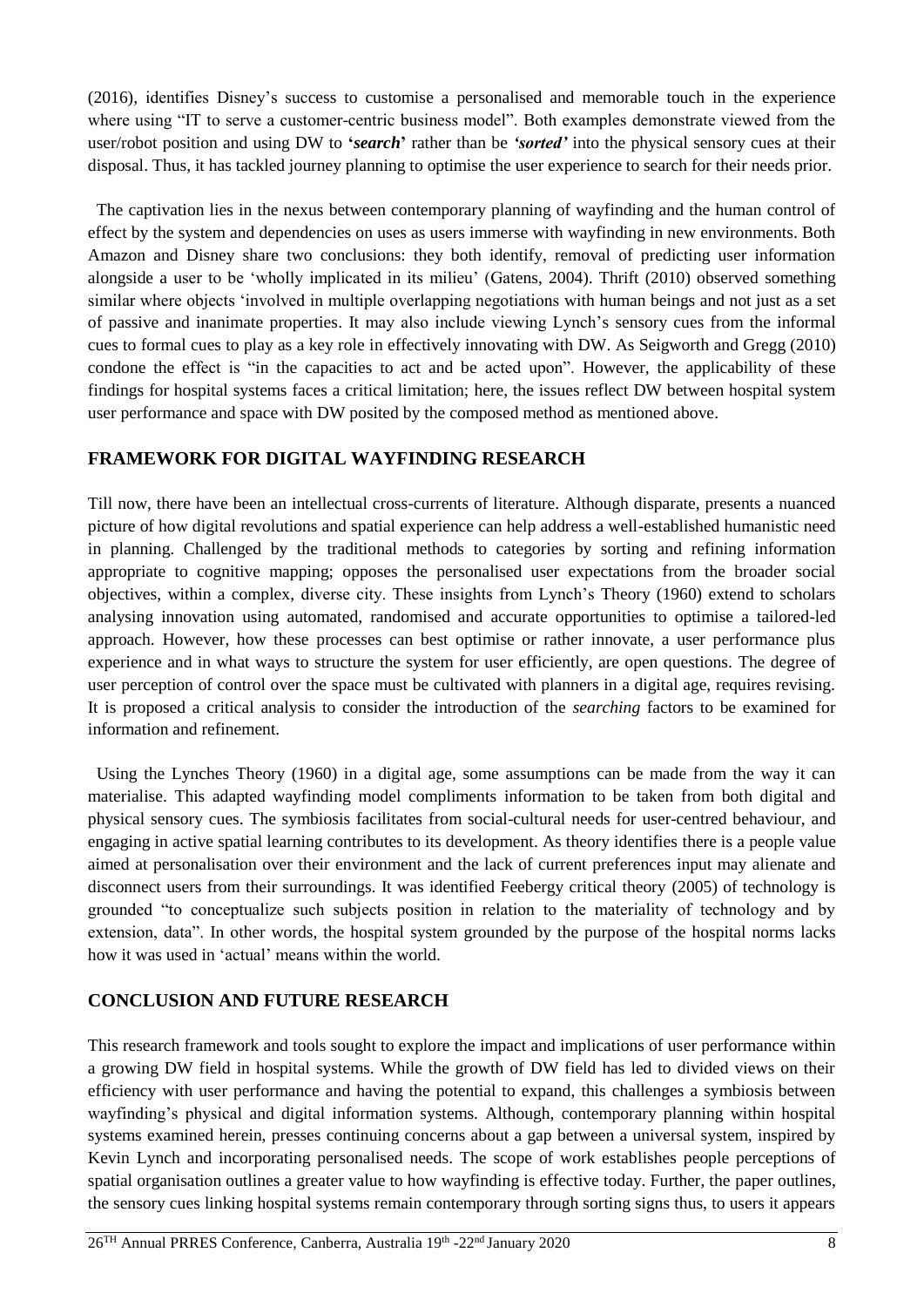these predictions are hampered and elude the issue for automating user needs through a hypothesised searching method.

 Future research would benefit from extending from this searching model of wayfinding to additional indoor wayfinding planning, extensively across other areas in hospital systems. While Lynch's insistence of a good city form shows, collective efforts made in participation to combine all user's, is an important contribution. Today's societal and technological changes require wayfinding to recognise the needs of exploring how can systems react individually and universally? And requires research to delve further into identifying areas of concern in wayfinding systems that re-contextualises the datasets within the system structures. Like Amazon and Disney's searching approach, wayfinding could yield improvements in public health, thus user performance. At the same time, they signal the pre-conditions critical to a diverse set of bodies. Effect different abilities and predispositions to safely navigate; be heard and identified amongst the myriad public of today. Each unique user needs require preferences for digital and physical information systems to be available as seamless as possible. Ultimately hospital system must reconsider how DW can heighten user control for their populace.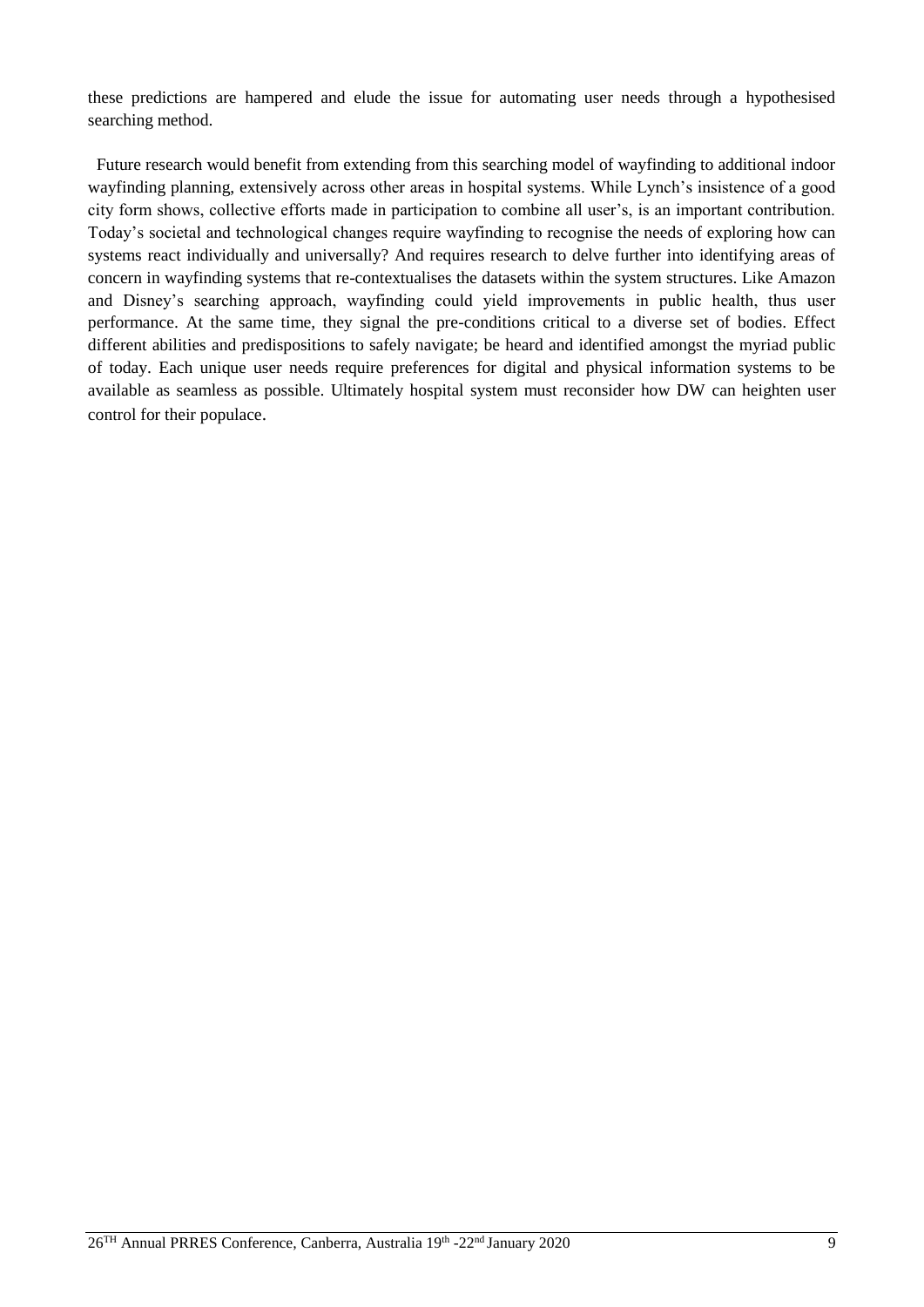## **REFERENCES**

Apelt, R., Crawford, J. and Hogan, D. (2007). *Wayfinding Design Guidelines*. Brisbane: CRC for Construction Innovation. .

Asay, M. (2009). *Problem is filter failure, not info overload.* Available: https://www.cnet.com/news/shirkyproblem-is-filter-failure-not-info-overload/. Last accessed 18th Jul 2019.

Axon, S., Speake, J. and Crawford, K. . (2012). "At the next junction, turn left": attitudes towards Sat Nav us. *Area*. 44 ( ), p170-177.

Barnes, B. (2014). *A Billion-Dollar Bracelet Is the Key to a Disney Park.*Available: https://www.nytimes.com/2014/04/02/business/billion-dollar-bracelet-is-key-to-magical-kingdom.html. Last accessed 11th Aug 2019.

Batt, R. and Gallino, S. (2017). *The Effects of Searching and Learning on Pick-Worker Performance.* Available: https://pdfs.semanticscholar.org/f896/43161255b7f2ed7b28aef0c1e464a956e180.pdf. Last accessed 17th Jul 2019.

Blackwell, B. (2012). *Industrial strategy: government and industry in partnership .* Available:https://assets.publishing.service.gov.uk/government/uploads/system/uploads/attachment\_data/file /34710/12-1327-building-information-modelling.pdf. Last accessed 12th Jul 2019.

Borkowski, S., Sandrick, C., Wagila, K., Goller, C., Ye, C. and Zhao, L. (2016). Magicbands in the Magic Kingdom: Customer-Centric Information Technology Implementation at Disney. *Journal of the International Academy for Case Studies*. 22 (3), .

Brown, M., Shaw, D., Sharples, S., Le Jeune, L. and Blakey, J. (2015). A survey-based cross-sectional study of doctors' expectations and experiences of non-technical skills for Out of Hours work. *BMJ Open Access*. 5  $(006102)$ , .

Cabinet Office. (2011). *Government Construction Strategy.* Available: https://assets.publishing.service.gov.uk/government/uploads/system/uploads/attachment\_data/file/61152/Gov ernment-Construction-Strategy\_0.pdf. Last accessed 17th Jul 2019.

Calori, C. and Vanden-Eynden, D. (2015). *Signage and Wayfinding Design*. Canada: John Wiley & Sons. .

Churchill, E. and Ubois, J. (2008). Designing for Digital Archives. *Interactions*. 15 (2), p10-13.

Cooper, R. and Smith, R. (2004). Sign Language: Wayfinding design requires a team approach. *Health Facilities Management*. 17 (9), p24-28.

Cornell, E., Sorenson, A. and Mio, T. (2003). Human Sense of Direction and Wayfinding. *Annals of the Association of American Geographers*. 93 (2), p399-425.

Cockshell, S. and Mathias, J. (2010). Cognitive functioning in chronic fatigue syndrome: a metaanalysis.. *School of Psychology*. 40 (8), .

Dalton, R., Hölscher, C. and Montello, D. (2019). *Wayfinding as a Social Activity.* Available: https://www.frontiersin.org/articles/10.3389/fpsyg.2019.00142/full. Last accessed 13th July 2019.

Department of Health (2005). *Wayfinding (supersedes HTM 65 'Signs')*. London: The Stationary Office. .

Feenberg, A. (2005). Critical Theory of Technology: An Overview. *Tailoring Biotechnologies*. 1 (1), p47-64.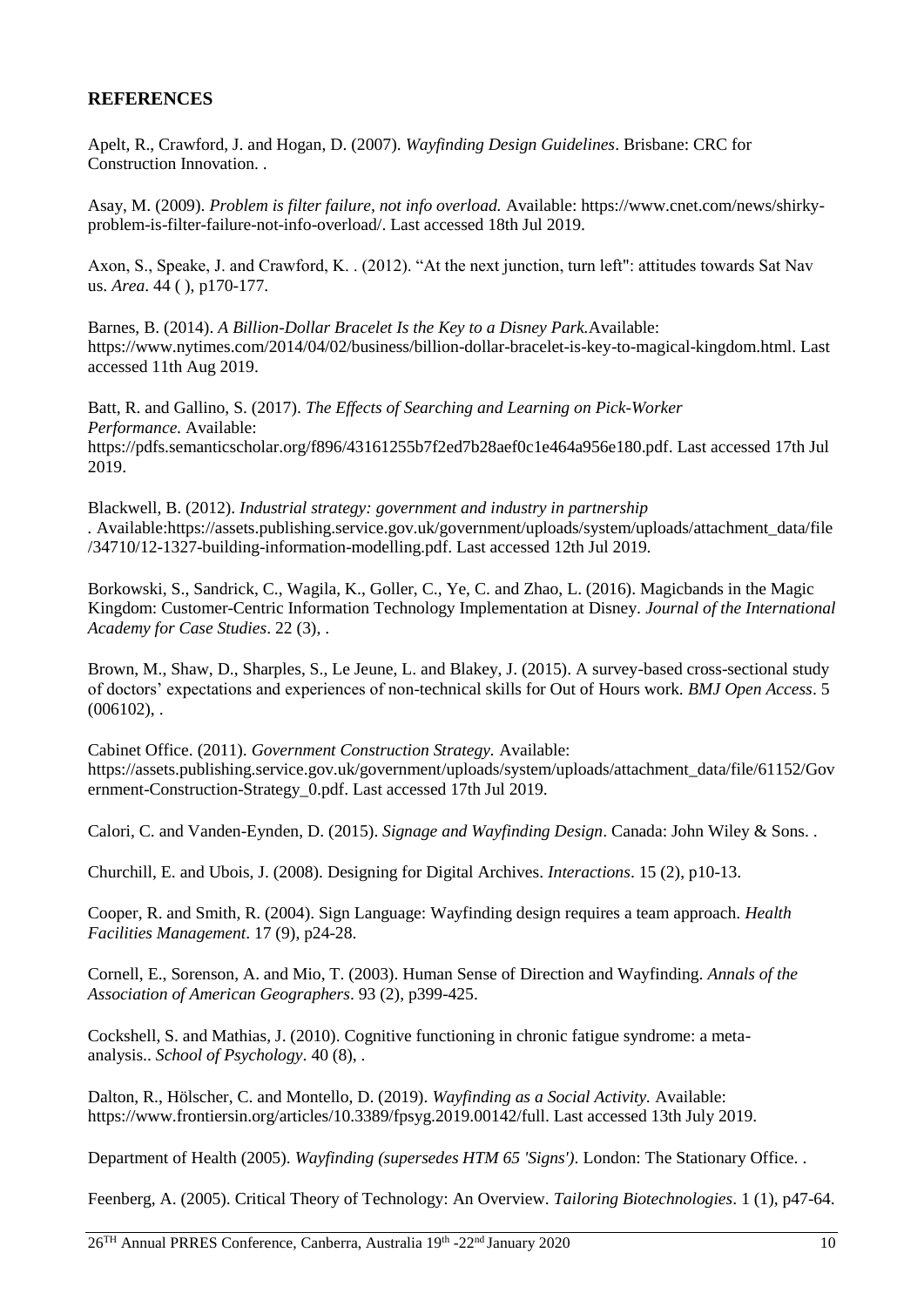Fox, G. and Chang, W. (2015). NIST Big Data Interoperability Framework: Volume 3, Use Case and General Requirements. *NIST Special Publication 1500- 3*.

Garvey, P. (2007). Urban Wayfinding Signs: Evaluating Exceptions to FHWA's Standard Alphabets. *Journal of the Transportation Research Board*. 2030 (1), p10-14.

Gatens, M. (2004). Privacy and the body: the publicity of affect. In: Rossler, B *Privacies: Philosophical Evaluations*. Stanford : Stanford University Press. p113-132.

Gibson, J. (1986). Chapter 8: The Theory of Affordances. In: Gibson, J *The Ecological Approach to Visual Perception* . England: Routledge.

Gibson, D (2009). *The Wayfinding Handbook*. New York: Princeton Architectural Press. .

Goodchild, M. (2007). Citizens as sensors: the world of volunteered geography. *GeoJournal*. 69 (4), p211- 221.

Hartig, T., Korpela, K., Evans, G. and Garling, T. (2003). Tracking restoration in natural and urban field settings. *Journal of Environmental Pyschology*. 23 (2), p109-123.

Han, D. and Lee, S. (2016). A sensor fusion method for Wi-Fi-based indoor positioning. *ICT Express*. 2 (2), p305-701.

Hartley, T. and Burgess, N. (2002). Model of Spatial Cognition. In: Nadel, L *Encyclopedia of cognitive science*. London: Palgrave MacMillan.

Jeffrey, C. (2017). Wayfinding Perspectives. In: Black, A.,Paul, L., Lund, O. and Walker, S *Information Design: Research and Practice*. Reading: Routledge. 509-526.

Jung, S., Lee, S. and Han, D. (2016). A crowdsourcing-based global indoor positioning and navigation system. *Pervasive and Mobile Computing* . 31 ( ), p94-106.

Kelly, A (2001). *Building Legible Cities*. Bristol: Bristol Cultural Development Partnership.

Kelly, A. and Kelly, M. (2003). *Building Legible Cities 2*. Bristol: Bristol Cultural Development Partnership.

Kim, M., Wang, X., Han, S. and Wang, Y. (2015). Implementing an augmented reality-enabled wayfinding system through studying user experience and requirements in complex environments. *Visualization in Engineering*. 14 (3), .

Lingwood, J., Blades, M., Farran, E., Courbois, Y. and Matthews, D. (2015). The development of wayfinding abilities in children: Learning routes with and without landmarks. *Journal of Environmental Pyschology*. 41 ( ), p74-80.

Lorenzi, N. (2018). *Tech options abound for digital wayfinding.* Available: https://www.hfmmagazine.com/articles/3325-tech-options-abound-for-digital-wayfinding. Last accessed 12th Jul 2019.

Lynch, K. (1960). *The Image of the City*. Cambridge, Massachusetts and London, England: MIT Press. .

Ma, D., Sandberg, M. and Jiang, B. (2015). Characterizing the Heterogeneity of the OpenStreetMap Data and Community. *International Journal of Geo-Information*. 4 (2), p535-550.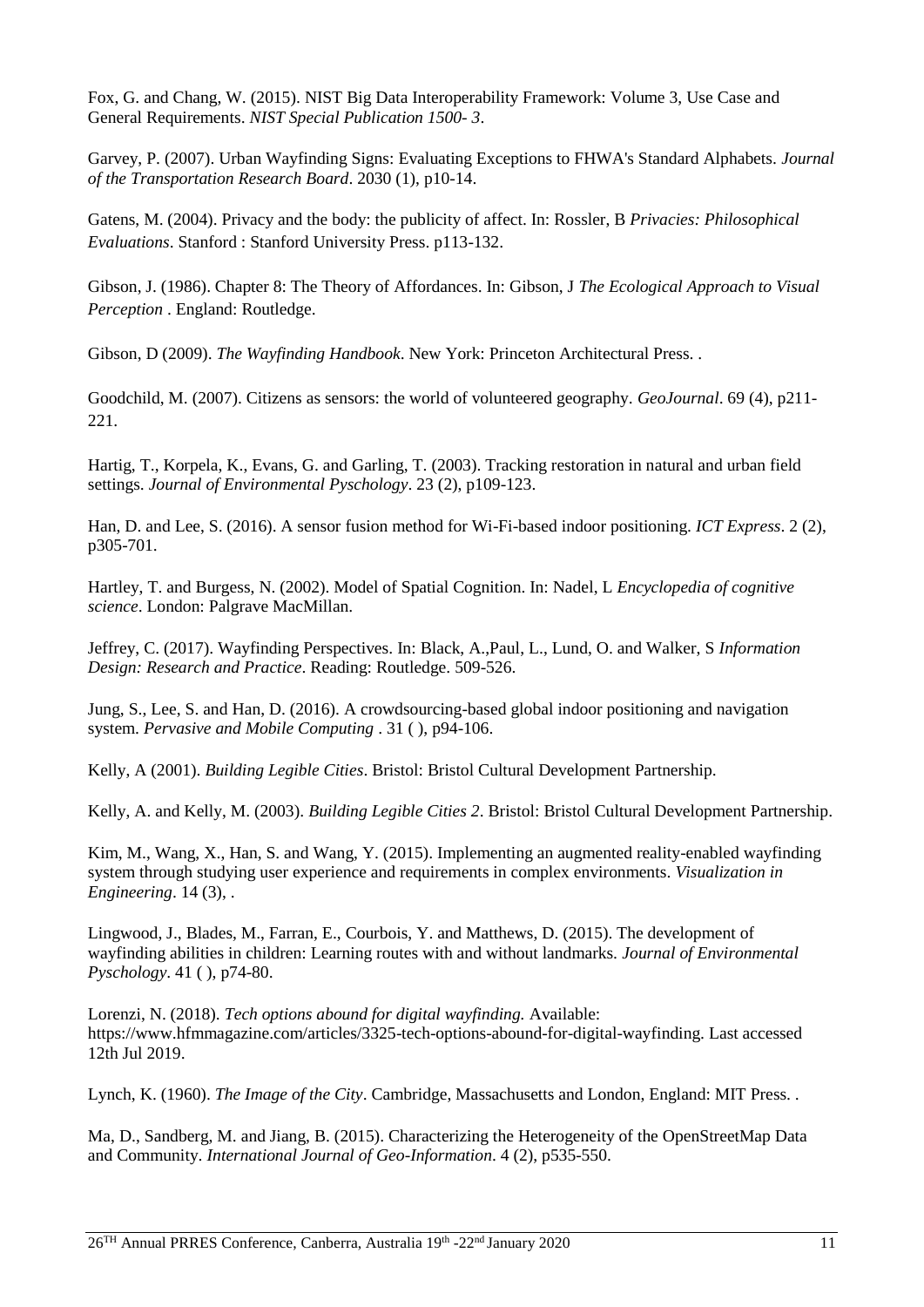Malgieri, G. and Comandé, G. (2017). Why a Right to Legibility of Automated Decision-Making Exists in the General Data Protection Regulation. *International Data Privacy Law*. 7 (4), p243-265.

Martins, L. and Vasconcelos de Melo, H. (2014). Wayfinding in hospital: a case study . In: Marcus, A *Design, User Experience, and Usability, User Experience Design for Everyday Life Applications and Services*. : Springer International Publishing. p72-82.

McCullough, C. (2009). e*vidence-Based Design for Healthcare Facilities*. United Kingdom: Sigma Theta Tau International, .

Michael, K. (2011). The social and behavioural implications of location-based services. *Journal of Location Based Services*. 5 (3-4), p121-137.

Mollerup, P. (2009). Wayshowing in Hospital. *Australasian Medical Journal*. 1 (10), p112-114.

Mondschein, A. and Moga, S. (2019). New Directions in Cognitive-Environmental Research. *Applications to Urban Planning and Design*. 84 (3-4), p236-275.

Montero, A., Zarraonandia, T., Diaz, P. and Aedo, I. (2019). Designing and implementing interactive and realistic augmented reality experiences. *Universal Access in the Information Society*. 18 (1), P49-61.

Moore, A. (2013). *District general hospitals look to private income.* Available: https://www.hsj.co.uk/news/finance/district-general-hospitals-look-to-privateincome/5059264.article?blocktitle=private-patient-income-cap-news&contentid=1953. Last accessed 17th Jul 2019.

Nagar, D. (2006). *Environmental Psychology* . New Dehli: D.K. Agencies. p151-262.

NHS. (2016). *Health as a Social Movement.* Available: https://www.england.nhs.uk/new-caremodels/about/empowering/social-movement/. Last accessed 17th Jul 2019.

NHS. (2014). *NHS England using technology to beat cost of missed appointments.* Available: https://www.england.nhs.uk/2014/03/missed-appts/. Last accessed 19th Jul 2019.

Park, G. and Evans, G. (2018). Lynch's Elements of the City in the Digital Era. *Journal of the American Planning Association*. 84 (3-4), p276-278.

Patel, K., Chen, M., Smith, I. and Landay, J. (2006). *Personalizing routes*. Montreux, Switzerland: UIST 2006. p187-190.

Perkins, C. (2008). Cultures of map use. *The Cartographic Journal*. 45 (2), p150-158.

Pissourios, I. (2014). Top-down and Bottom-up Urban and Regional Planning: Towards a framework for the use of Planning Standards. *European Spatial Research and Policy*. 21 (1).

Ramirez, L. and Dyrks, T. (2010). *Designing for High Expectations: Balancing Ambiguity and thorough Specification in the Design of a Wayfinding Tool for Firefighters*. Denmark: In Proceedings of the 8th ACM Conference on Designing Interactive Systems. p390-399.

Reichardt, T. (2011). *Amazon: Leading the way through chaos..*Available: http://www.ssi-schaefer.de/ blog/en/order-picking/chaotic-storage-amazon/.. Last accessed 17th Jul 2019.

SEGD. (2014). *What is Environmental Graphic Design (EGD)?.*Available: https://segd.org/article/whatenvironmental-graphic-design-egd. Last accessed 21st July 2019.